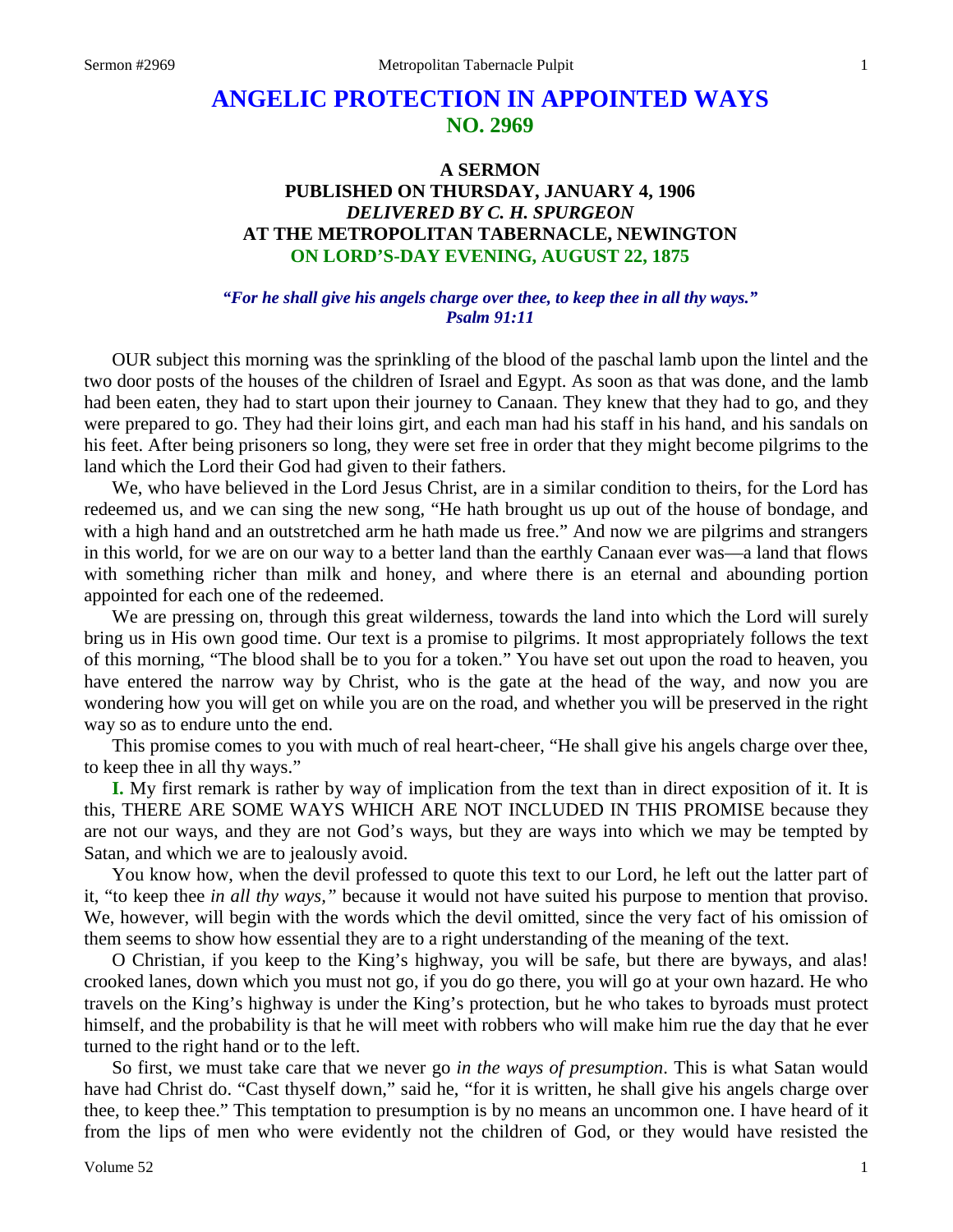temptation, and not have yielded to it as they did. They have said, "Well, we are God's children, so we may do as we like. We are saved, therefore we may live as we please"—a dreadful inference from what, to other men, might be a precious truth.

O dear friends, beware of tempting the devil to tempt you! Beware too, of tempting the Lord your God, as some do, who venture a long way into evil company, or into doubtful paths, under the mistaken notion that they are so prudent that they will not be overtaken as others might be—that they are so sage, and withal so experienced, that they may go where young people must not venture, and may do a great many things which less-instructed Christians had better not touch.

Where you think you are perfectly safe, there you are often most in danger. Horses frequently fall just at the bottom of the hill, when the driver thinks that it is unnecessary to rein them up any longer. When you are so foolish as to say, "Now I am out of the reach of temptation," you are in the very midst of temptation, and when you think you are not being tempted at all, you are being tempted the most by the very fancy that you are not being tempted.

O beloved friends, beware of presuming! Some have been so favored in the dispensations of providence, so prosperous in everything they have undertaken, that they have thought they might speculate as far as ever they pleased, and at last—well, they have had very shady characters at the end of their lives. They have done once what they never ought to have done, and because it succeeded, they have been tempted to do it again, and yet again. But I pray you, sirs, never gather from the success of a wrong action that God is willing for you to repeat it, rather say, "God was very gracious to me in not punishing me that time, but I will never run such a risk as that again."

I do not believe that Jonah, after having been once thrown into the sea, and been cast forth upon the shore by the whale, ever wanted to be flung into the sea again, he might not have felt certain about another whale coming along to carry him to land. If you have been miraculously delivered once from the great deep, do not put yourself into such a position again. If you do, you may find that the next great fish is a shark, not a whale, and instead of being brought to land, you may be destroyed. In brief, beware of all presumptuous ways, for God has not promised to keep you there.

And brethren, you scarcely need to be told that you cannot expect to be preserved *if you go into sinful ways*. I trust that you do watch against the more coarse and vulgar sins to which others are prone, and that you will not be allowed to fall into them, but there is such a thing as falling little by little. Mind, I pray you, the little evils.

A man never falls into the great, unclean sins of lust all at once, it is usually by a long series of little familiarities that he reaches that terrible end. He is indecorous first, indecent next, and then, at last, criminal. Oh, keep back, keep back from the beginnings of evil. If you keep back at the very first, you will go no further, but if you slide just a little, you will find that this world is such a slippery place that you will surely fall, and fall frightfully too.

I trust that no Christian would practice dishonesty in his business, yet you know that it is very easy for one to do a wrong thing because it is "the custom of the trade." "They label this one hundred yards, though it is only ninety, but if I label it ninety, I shall not sell it, and in the next shop it will probably be marked one hundred ten, so I must label mine a little more than it is." Well, if you do, recollect that you are a thief. Though it is the custom of the trade, you are a liar if you conform to it, and you cannot expect God's blessing upon you in doing it.

Do you think that in the day of judgment, God will say to men, "You are not guilty, for that deception was the custom of the trade"? By no means, what does the Lord care about the customs of your trade? Do right, at all hazards, if you do wrong, you do it at your peril, for you have no promise from God that He will keep you in such a way as that.

I need not enlarge upon this point, because you know as much about such things as I do, and therefore you can make the application to your own particular case. But O Christian, do keep altogether clear of every evil way! May God's grace preserve you from straying into Bypath Meadow!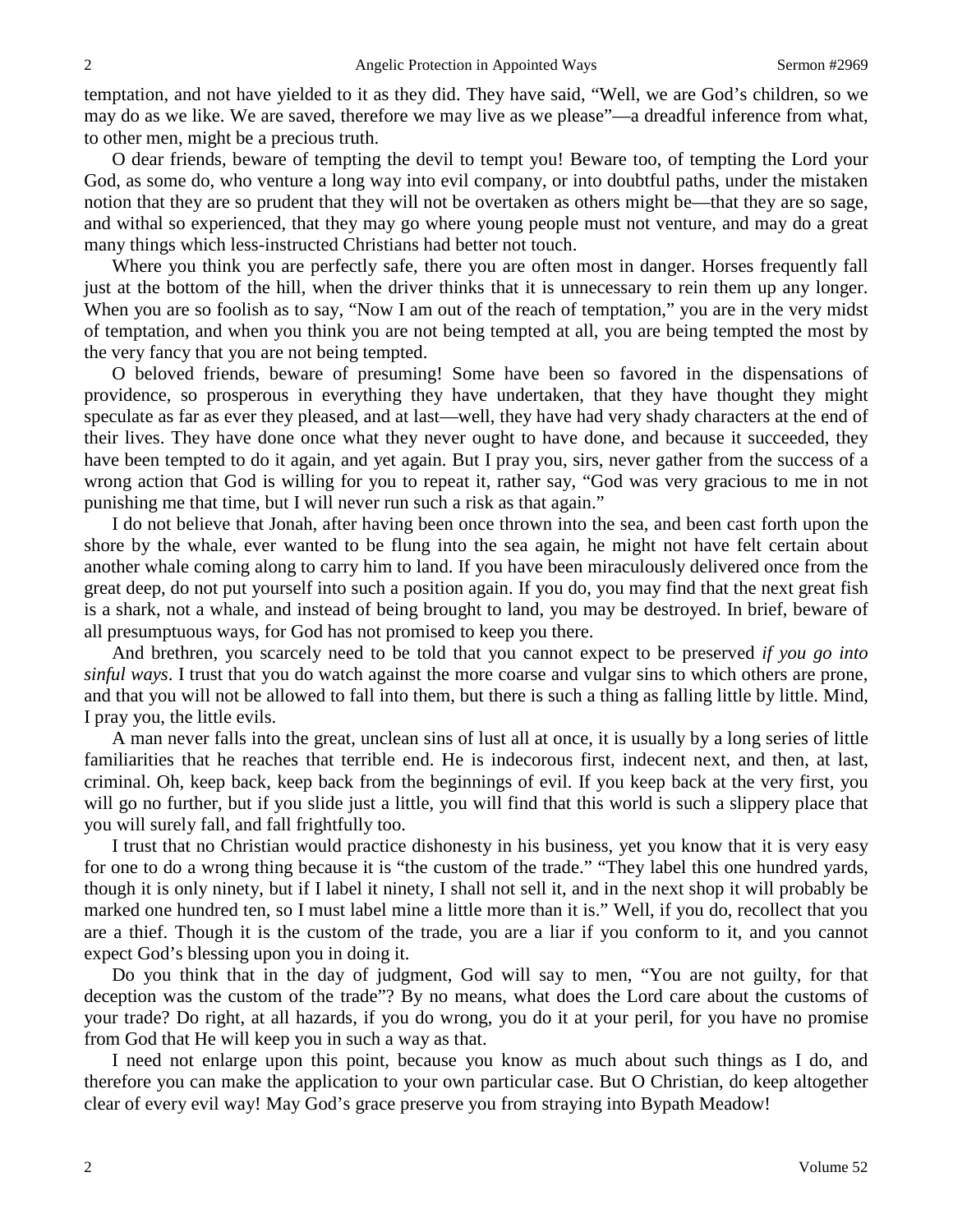The man who professes to be a Christian must not expect God's angels to keep him if he goes *in the way of worldliness*. There are hundreds, and I fear thousands, of church members who say that they are the people of God, yet they appear to live entirely to this world. The great aim is money making, and personal aggrandizement, just as much as it is the aim of altogether ungodly men. The kingdom of Christ, the needs of His church, the wants of perishing souls, have a very slender place in their hearts, they live wholly for themselves, only they try to conceal it under the plea of providing for their families. "Seek ye first the kingdom of God, and his righteousness; and all these things shall be added unto you," is a text from which we need to preach to professing Christians throughout London, and throughout the whole world.

There is also the *way of pride* which many tread. They must be "respectable," they must move in "Society"—with a big "S," and everything is ordered with a view to display. To be great, to be famous, to be esteemed, to keep up a high repute—it is for this that they live. And some grow very strong, in a Christian sort of way, in that line, they profess to have attained to a "higher life" than ordinary Christians ever reach.

I am not at all anxious to get up there, for I do not believe there is any higher life in this world, than the life of God which is given to everyone who believes on the Lord Jesus Christ. The highest life I aspire to is to live as Jesus Christ lived, and to walk as He walked, and that is the lowest kind of life with which any Christian ought to be contented. When we get such fine feathers as these, they do not make us fine birds.

There is also *the way of willfulness* which I have known some follow. Very grievous is it to see some whom we really think to be good men, shift their quarters apparently without any reason. They were doing very well, yet away they rush, for they cannot let well enough alone. Some brethren seem to be afflicted with a kind of perpetual fidgetiness. They are rolling stones, and gather no moss. They move from one position to another, not because there is any need for them to move, but just because they cannot stay still. They go away from their nest, and away from their home, and very often act in direct opposition to the order of God's providence.

Oh, beware of that spirit of willfulness! We may get to be so very strong in the head that we may have to suffer there. It is often wise, as the old saying puts it, to take advice of our pillow. He who does not sleep upon a thing may have to weep upon it. Better look before you leap. Always follow the cloud of God's providence, don't run before it, for if you run before it, you may find it hard work to get back again. Many have acted thus to their cost, and of course have had no blessing resting upon them in doing so.

One other way in which a Christian ought not to go is *the way of erroneous doctrine*. I know some professors who, as soon as a new heresy comes up, want to have taste of it. I confess that I never felt much temptation in that direction. I do not suppose, if you went into a chemist's shop, you would say to him, "I have heard of somebody being killed at Norwood by taking such and such a poison, I should like a taste of it." You would not ask him to take down his big bottles, and to give you a taste of all the deadly poisons he had in stock. "Oh, no!" you say, "we are in our right senses, we should not do such a foolish thing as that."

Yet I know people who as soon as ever there is any teaching spoken of as being erroneous, say, "We must have a look at that, we must have a taste of that"—never satisfied except when they are tasting poisons.

There is a period in life when a Christian man should obey Paul's injunction to the Thessalonians, "Prove all things," but let him get that done as quickly as he can, and then let him get to the second part of the injunction, "Hold fast that which is good." Never hold anything fast till you have proved it to be good, but do not be everlastingly proving it. Some things do not need any proving, they bear upon their forefront their character. But others need to be proved, so having proved the right things to be right, and the true things to be true, hold them fast, and turn not aside from them.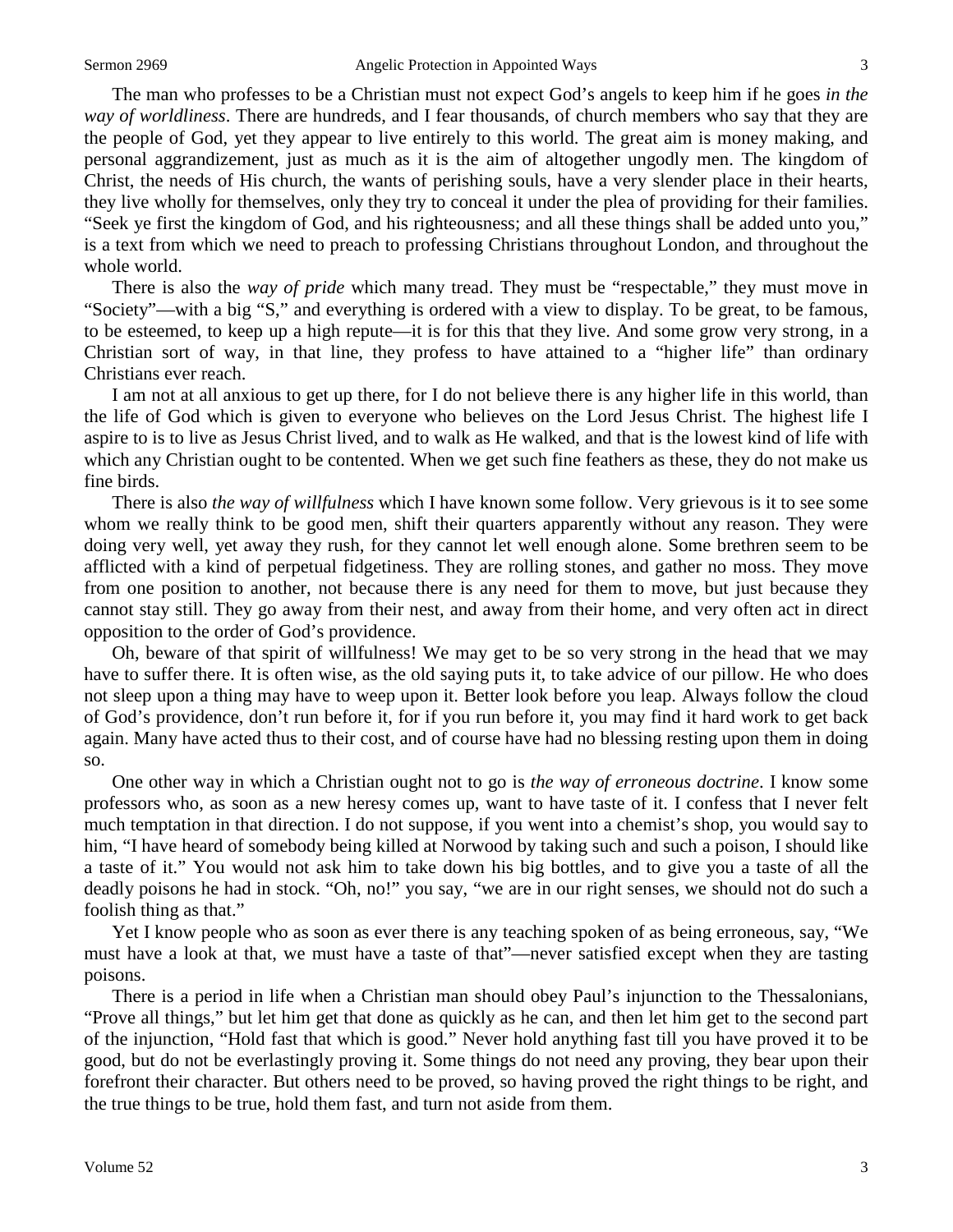About every six weeks there is a new doctrine promulgated, sometimes there is a new sect started. It is simply because there is somebody away there, up in his study, who is sorely troubled with bile or dyspepsia. He never went out to try to win a soul, he never did any practical work for Christ, but he edits a newspaper, or he writes for a magazine, and out of that wonderful brain of his, which is full of cobwebs, he excogitates a new doctrine, and as there are certain people, who are always waiting for such novelties, straightway they run off with it, and spread it wherever they can.

These false-doctrine-makers and their disciples are the curse of the age in which we live. I implore you, my friends, to abide in the good old paths. What you know to be true, that hold fast. Your father's God and your mother's God forsake not, as for the truths which God has taught you by His own Spirit, grapple them to you as with hooks of steel, for if you go in the way of error, you cannot expect divine protection.

**II.** Now, secondly, THERE ARE WAYS IN WHICH SAFETY IS GUARANTEED. I shall only have time to mention them very briefly.

There is first, *the way of humble faith in the Lord Jesus Christ*. You know that way, brother, so walk in it. Oh, to be nothing, and to let Christ be everything—to confess our own guilt, and to be clothed in His righteousness! Keep to that safe road, for it is the King's highway, of which it may be said, "No lion shall be there, nor any ravenous beast shall go up thereon, it shall not be found there; but the redeemed shall walk there."

There is next, *the way of obedience to divine precepts*. Do what God tells you, as God tells you, and because God tells you, and no hurt can come to you. The Lord told Moses to take by the tail the serpent from which he fled, he did so, and he was not bitten, but the serpent stiffened into a wonder-working rod. Obey the Lord in all things. Mind the jots and the tittles, for whosoever shall break one of the least of Christ's commandments, "and shall teach men so, shall be called the least in the kingdom of heaven; but whosoever shall do and teach them, the same shall be called great in the kingdom of heaven." Oh, to follow in the footsteps of the Lord Jesus Christ, step by step, and to keep closely to His footprints! It is in such ways that angelic protection will be afforded to us.

There is also, *the way of childlike trust in providential guidance*. Happy is that man who always waits upon God to know what he shall do—who asks the Lord to ever guide him, and who dares not lean upon his own understanding. Watch the Lord's providential leadings, wait for divine guidance. It is far better to stand still than to run in the wrong road. Pause a while, and pray for direction, and do not move until you hear the voice behind you saying, "This is the way; walk ye in it." In such a road as that, angels will certainly guard you.

There is too, *the way of strict principle and stern integrity*. Travelling along that road will often involve a good many losses and crosses, and much reproach, and sometimes it will even appear to destroy your usefulness. But I charge you—young men especially—never violate any principle which you profess to hold. I believe that it has been a lasting blessing to some, whom I know, that they have scorned to trim their sails, even in the smallest degree, to please any living soul. Do you the same. "Be just, and fear not."

Keep to a cause that is despised if you believe it is a right one, and love it all the more because it is despised. Ask not what will pay, care not for the flatterer's smile. Pursue truth even though she may go along very rough roads, she will always repay you in the long run. Cling to her, and win her smile, then the frowns of the whole world need not cause you a moment's thought. The way of principle is the way of safety, God's angels will keep you if you keep to that road.

And dear brethren, I am quite sure that *the way of consecrated service for God's glory* is another of these safe ways. It is well when a man says, "I choose my path by this rule—how can I best serve my God? Having judged whether them is any principle involved, and having a fair choice between this and that, I say to myself, 'In which way can I hope to be the more useful? In what course of life can I best glorify God?'" That is your way to heaven, Christian—the way in which your Master can get the most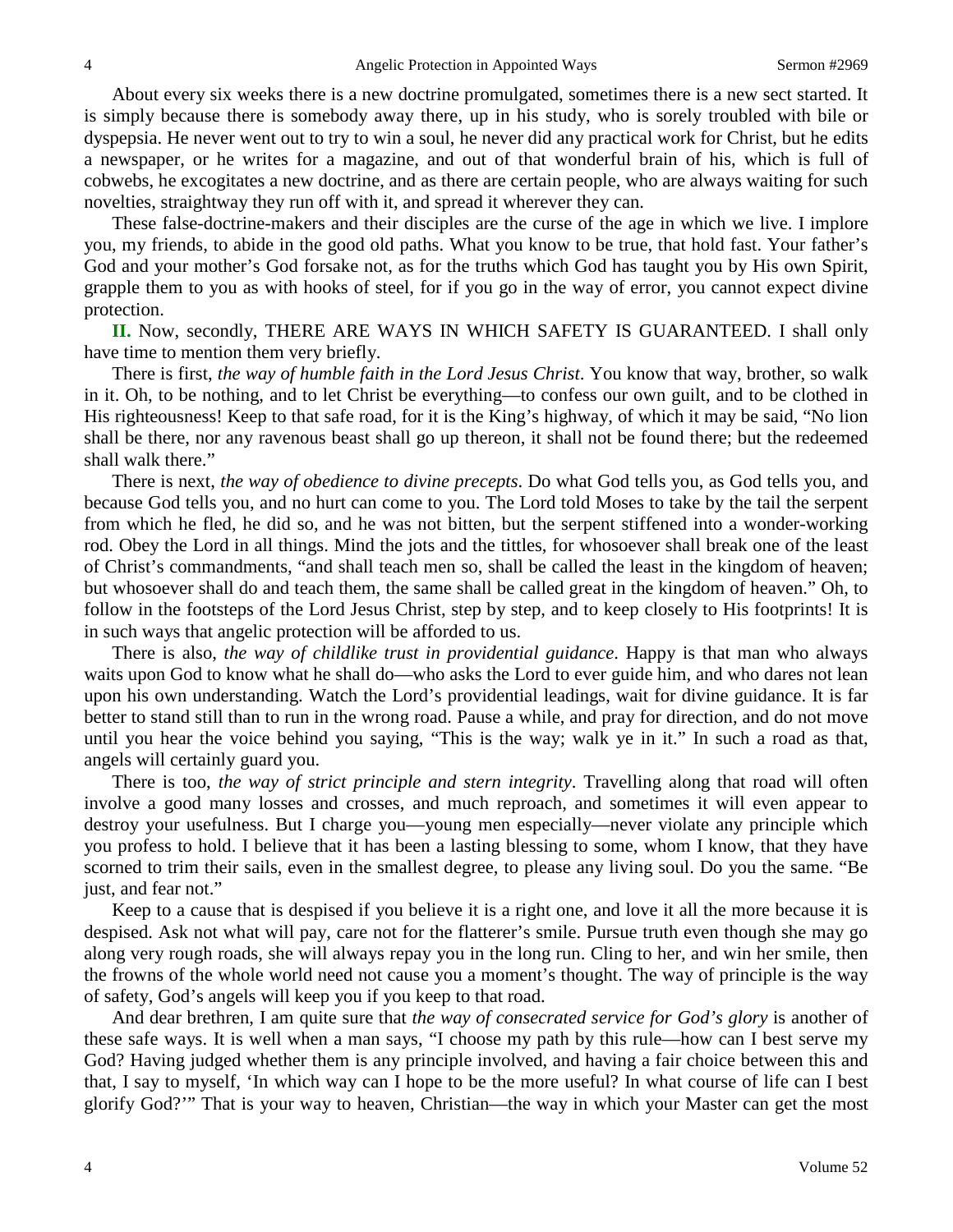glory out of you, and if you walk in that way, you may depend upon it that you will be protected by His sovereign power.

And once again, *there is the way of separation from the world, and close walking with God*. No man ever suffered any real injury through keeping himself aloof from the ways of ungodly men, and on the other hand, no man ever failed to be a gainer by close and intimate fellowship with God. "Enoch walked with God," and he gained not only escape from the pangs of death, but also the testimony that "he pleased God." O Christian men, could not more of us choose this blessed path, and walk in it continually? If we did so, we should have the fulfillment, in its deepest meaning, of the promise of our text, "He shall give his angels charge over thee, to keep thee in all thy ways."

**III.** But I must pass on to note briefly, in the third place, that THESE RIGHT WAYS WILL LEAD US INTO DIFFERING CIRCUMSTANCES.

Sometimes *the right way will lead us into very stony places,* positions of great difficulty, yet here is the promise to meet that emergency, "They shall bear thee up in their hands, lest thou dash thy foot against a stone." A way is none the less right because it is rough. Indeed, often it is all the more sure to be the right way because it is so displeasing to flesh and blood.

Sometimes, also, *the right way may be very terrible with temptation*. If your path is so beset, do not, therefore, imagine that it is a wrong way, because the psalmist goes on to say, "Thou shalt tread upon the lion and adder." Lions and adders will come to you, temptations will threaten to devour you even while you are in the right road, but then, you are promised that as long as it is the right road that you are in, you shall get the victory over the lion and the adder. The temptation may be of so mysterious a character that you cannot understand it. It may be like a dragon, but if so, here is your comfort, "the young lion and the dragon shalt thou trample under feet."

And remember, beloved friends, that even if the road is not stony, and if no lion attacks you, *you will be kept from the perils of the smooth and easy roads*. You will always need divine and angelic keeping, for God would not have charged His angels to keep His people in all their ways if they did not need protection in *all* their ways.

Some of you are just now prospering in business, but your way is not any safer than the way of the man who is losing his all, indeed, yours may not be as safe as his. To you who are in robust health, I venture to say that your path is more perilous than the path of the man who is always ailing, and to all of you I say, pray for angelic keeping. Ask the Lord to guard you with His celestial hosts, or else, in any of your ways, be they rough or smooth, you will fall to your serious hurt.

**IV.** Now we come to the fourth point which is this, WHILE WALKING IN ALL RIGHT WAYS, BELIEVERS ARE SECURE. "He shall give his angels charge over thee, to keep thee in all your ways."

O Christian man, if you have not violated your conscience—if you have not forsaken the path of communion with your God, think what high privileges are yours! First, *God Himself concerns Himself about you*. He charges His angels to take care of you. David, when his soldiers went to battle against his rebellious son, Absalom, specially charged their leaders to deal gently with the young man Absalom, for his sake, but he charged them in vain.

In a far higher sense God charges His angels to guard His saints, and He does not charge them in vain. This is not a mere general command, it is a sort of imperative personal charge that God lays upon His angels, "Take care of My children, they are in My road—the King's high road of rectitude. Watch over them, and do not suffer them to be hurt." So you have God personally charging His angels to take care of you.

Next, *you have mysterious agencies to protect you,* "He shall give *his angels* charge over thee." We speak of dragons, but we do not know much about them, and we do not know much about angels, but we feel sure that angels can overcome dragons, for they are more than a match for devils, and if mysterious temptations come to you, there shall also be mysterious defenders to thrust them back.

You have more friends, poor Christian, than you know of. When you are fighting the battles of God, you may hear a rush of angels' wings at your side if you only have your ears divinely opened. If all men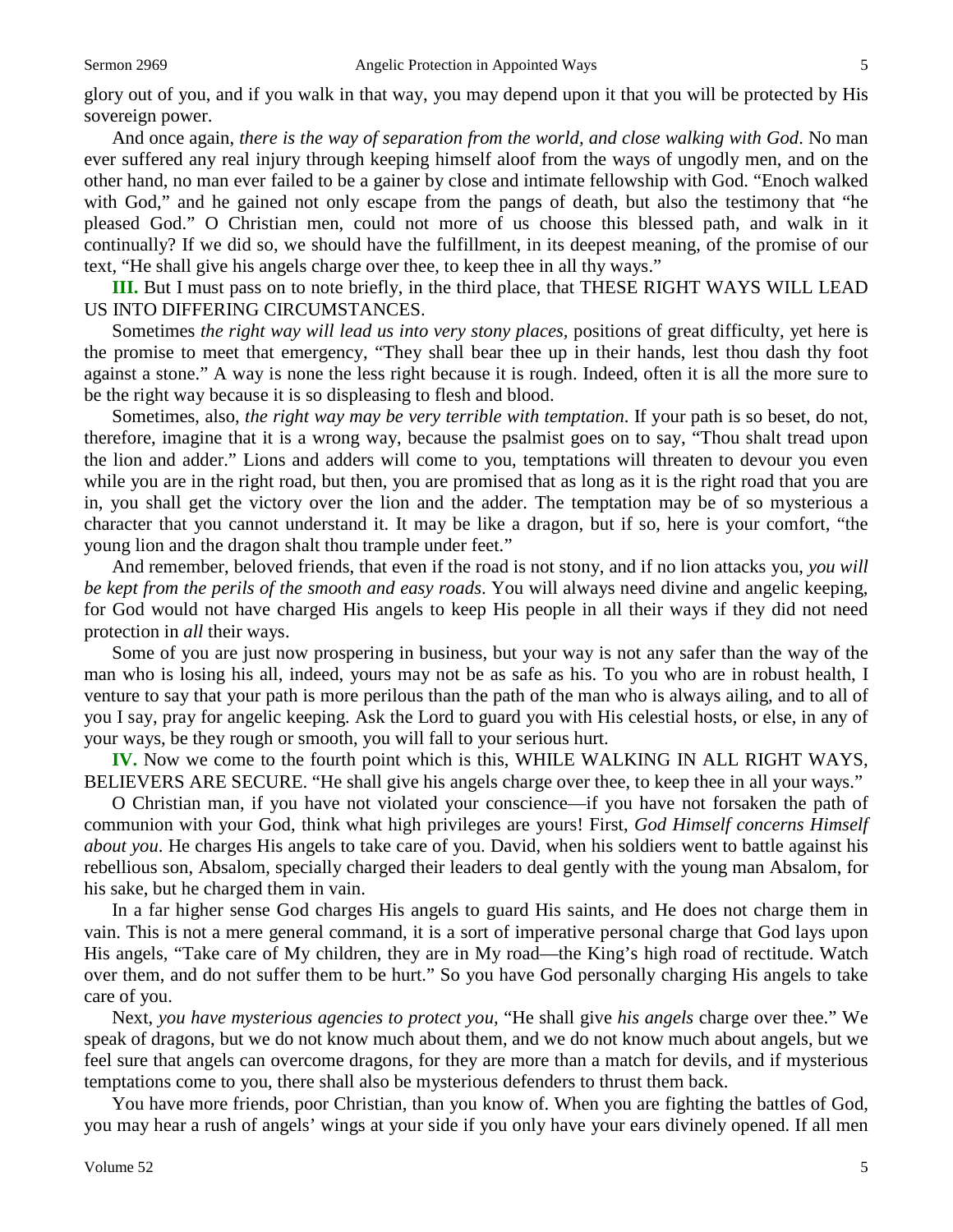forsake you, God can send His angels, though you see them not, to strengthen you in some secret manner that I cannot fully explain. "Behold, the mountain was full of horses and chariots of fire round about Elisha," the prophet who dared to be true to his God, and to serve Him faithfully. God would sooner empty heaven of all the angelic host, cherubim and seraphim included, than allow any one of His people, who has walked in His ways, to suffer defeat. He charges all His angels to take care of His saints, and to keep them in all right ways.

And as angels are on our side, *so are all things, visible and invisible*. Why believers, the very stones of the field are in league with you, and the beasts of the field are at peace with you. Wherever you go, you have friends ready to help you. It is true that you have enemies among the wicked, but their weapons shall not prevail against you, and wherever there is a messenger of God—be it wind, or storm, or lightning, or hail—it is your friend. The very stars in their courses fight for you. The forces, terrific and tremendous, which at times shake the world, are only your Father's flaming swords unsheathed to protect you. If we are walking in the ways of God, we can truthfully sing—

> *"The God that rules on high, And thunders when He please, That rides upon the stormy sky, And manages the seas:*

*This awful God is ours, Our Father and our love; He shall send down His heavenly powers To carry us above."*

Sing then, you saints of the Lord, for everything is on your side. "Ye shall go out with joy, and be led forth with peace: the mountains and the hills shall break forth before you into singing, and all the trees of the field shall clap their hands."

What a very sweet thought is suggested by the word "thee" in our text! It teaches us that *each one of the saints is personally protected,* "He shall give his angels charge over *thee,* to keep *thee* in all *thy* ways." God takes a personal interest in every traveler along the right road, and charges His angels to keep them.

Perhaps you say, "I do not read the text, sir, as referring to me." Well, I think you should do so. When you read the precept, "Thou shalt not steal," do you suppose that it refers to you? "Oh, yes!" you say, "I would not like to suggest that it did not mean me, I would not plead exemption from the precept." Well then, my dear brother, do not seek to be exempted from the promise. Just as you feel sure that the precept applies to you, so, as a child of God, feel sure that the promise applies to you, "He shall give his angels charge over *thee,* to keep *thee* in all *thy* ways."

*This protection is perpetual,* as well as personal, God's angels are "to keep thee *in all thy ways"*—in your ups and your downs, in your advancements and your retirings—to keep you when you are asleep, and when you are awake—to keep you when you are alone, and when you are in company—to keep you if you have to preach, and to keep you if you have to hear—to keep you if you have to serve, and to keep you if you have to suffer. You always need keeping, and you shall always have it, for the angels are charged "to keep thee in all thy ways."

And how beautiful it is to remember that *all this keeping brings honor with it,* "He shall give *his* angels charge over thee." Notice that, "He shall give *his* angels"—the very angels that wait upon God and see His face—the very angels that are the bodyguard of the Eternal—"He shall give *his* angels charge over *thee,"*

"Mark you," says the Lord to Gabriel, or Michael, or whatever the angel's name may be, "I charge you to take special care of that poor girl, for she is a daughter of Mine. Take care of that poor man whom so many despise, for he is a prince of the blood imperial. He belongs to Me, he is an heir of God,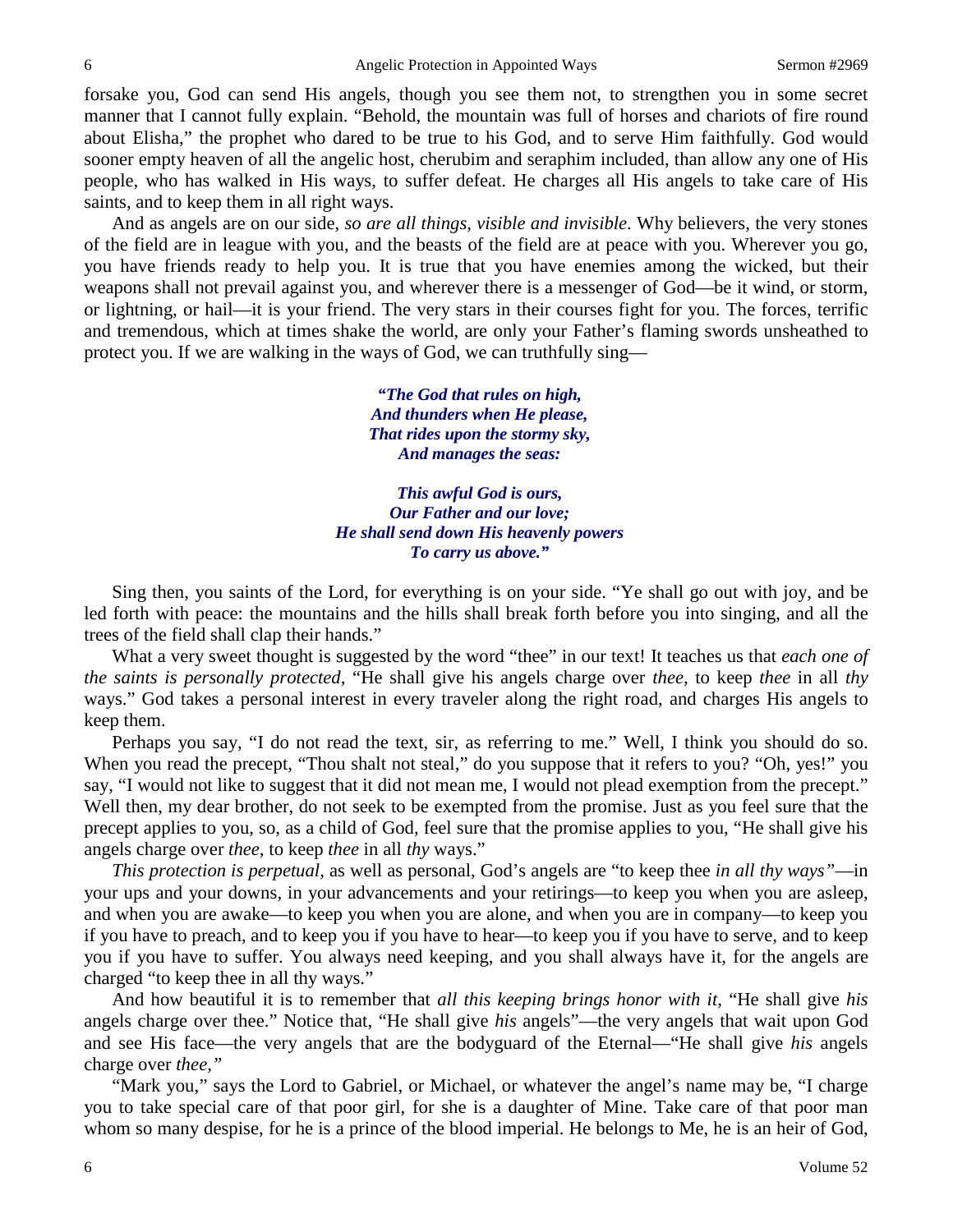and joint-heir with Jesus Christ." Oh, what amazing dignity this promise puts upon the very least and lowliest of the followers of the Lamb!

Note just one more point, that *all these privileges come to us by Jesus Christ,* for Christ is that mystic ladder which Jacob saw, up and down whose wondrous rungs the angels came and went. The commerce between the saints and heaven is kept up by way of the person of the Lord Jesus Christ. Oh, what joy is this! If Christ is yours, angels are yours, and all the principalities and powers in the heavenly places will delight to take care of you.

Now, if anyone here is going home to a lonely room, I should like you to feel that you are not going there alone. Father and mother are away in the country perhaps, and some of you young people feel quite alone in London, but if you are believing in the Lord Jesus Christ, you are not alone, for the Lord of all the holy angels is with you, and an innumerable company of blessed spirits is round about you. Take comfort from this glorious truth.

God's mysterious angelic agency, which you see not, and hear not, but which is most true and real, will form a cordon round you to protect you in the midst of the temptations of this great city, and if you be but faithful to Him, and keep in His ways, nothing shall hurt you between here and heaven. There may be many darts hurled at you, but the great shield of faith shall turn them all aside or quench them forever. You will have to encounter many temptations and trials, but you will be preserved amid them all.

I heard a Primitive Methodist minister speaking last Friday night, make use of a very strong expression while describing what a man could do by faith. He said, "He can not only overcome a legion of devils, but he could kick his way through a lane of devils if he did but rest in God." I have had that idea in my mind ever since I heard him use that expression, and I am sure that it is true, for some of us have had to do it already.

Those devils are great cowards, so when God once takes entire possession of a man, he need not fear even though all hell were let loose upon him. One butcher is not afraid of a thousand sheep, and one man, whom God makes strong, can put to rout all the hosts of hell, and he need not fear all the trials of life whatever they may be. "If God be for us, who can be against us?"

In closing, there are two or three thoughts which I think are worth remembering. The first is this. Dear brethren, we see, from this text, that *the lowest employment is consistent with the highest enjoyment*. The angels are our nurses, "they shall bear thee up in their hands," just as nurses hold up little children who are not able to stand by themselves. Those angels continually behold God's face, and live in the perfect bliss of heaven, yet they condescend to do such humble deeds as these.

Dear brother, be like the angels in this respect, teach an infant class in the Sunday school, yet keep your face bright with the light of God's countenance. Give away tracts, go and visit among the poor, look after fallen women, or do any other work for the Lord that needs to be done. Never mind what it is, but remember that the employment is all the more honorable because it appears to be so commonplace. Never was Christ grander, I think, than when He washed His disciples' feet, certainly, never are we more like He than when we also are willing to wash their feet, or render any lowly service that they may need.

The next thought is, *as angels watch over us, how cheerfully ought we to watch over one another!* How gladly you, who are older in the divine life, ought to watch over the younger ones of the Lord's family! If God enables you to have any of the joy of angels over repenting sinners, mind that you take some of the care which angels exercise over those who walk in God's ways. What can I, the pastor of this huge church, and my brother and all the elders, do by way of watching over five thousand of you? You must pastor yourselves to a large extent.

Watch over one another. "Bear ye one another's burdens, and so fulfill the law of Christ." Visit each other in your sicknesses, seek to bring back to Christ and the church all the backsliders whom you can find, labor for the good of one another, for in this way only, can our task be done, and you shall be like the angels if you bear up the feeble ones in your hands lest they trip up and fall to their grievous hurt.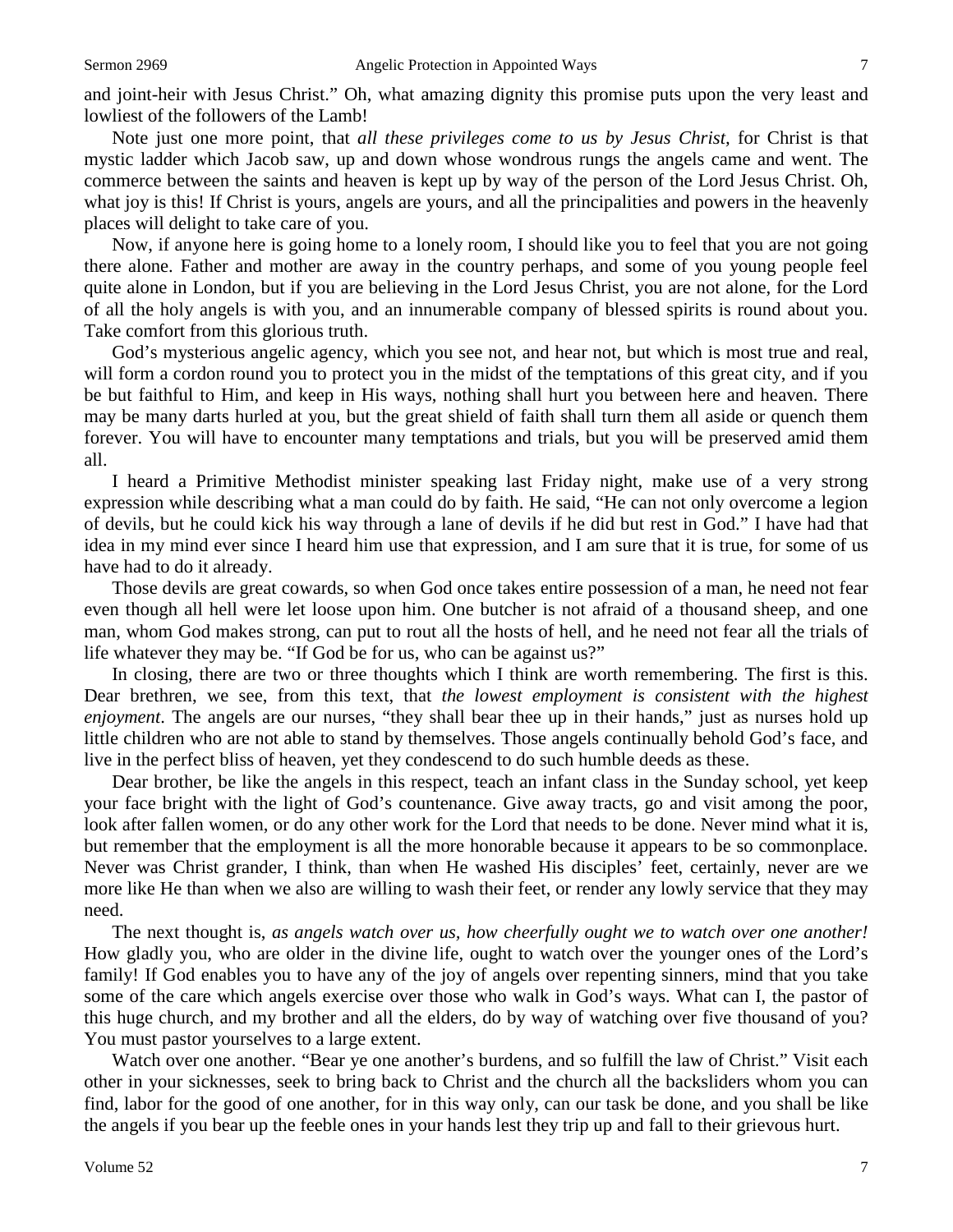Then next, *how safe and happy we ought to feel when we know that God has charged the angels to take care of us!* Do not be so nervous, my dear sister, the next time there is a little storm, or even a great storm. Do not be afraid, my dear friend, when sickness comes into your house. Do not be alarmed, as perhaps you are, when you hear that there is fever next door to you. Remember the promise that precedes our text, "Because thou hast made the Lord, which is my refuge, even the most High, thy habitation; there shall no evil befall thee, neither shall any plague come nigh thy dwelling."

But suppose it should seem right to the Lord to let the plague come to you, and suppose you shall die of it, well, you will the sooner be in heaven. Wherefore, comfort one another with the reflection that all is well with you as long as you keep in the way of duty.

And lastly, *how holy we ought to be with such holy beings watching over us!* If the angels are always hovering round you, mind what you at. Would you, my dear friend, have spoken as you did when you were coming in at that door yonder, if you had seen an angel standing by your side, listening to what you were saying? Oh, no, you are wonderfully decorous when there is somebody near whom you respect!

How often your glib tongue is checked when there is some Christian man or woman whom you highly esteem, within hearing! How many a thing is done that would not be done under the eye of one whom you love! It is not only true that "a bird of the air shall carry the voice, and that which hath wings shall tell the matter," but it is also true that there are angels always watching over us.

Paul wrote to the Corinthians that a woman in the public assembly ought to have her head covered because of the angels—a certain decorum was due because of the angels who were there, and I am sure that I may use the same argument concerning all our actions. Whether we are alone or in company, let us not sin because angels are ever watching us, and the angels' Lord is also watching us.

May He graciously keep us in His holy way, and if we are so kept, we shall be preserved from all evil while we are here, and at last, we shall see His face with joy, and abide with Him forever. I would to God that all, who are now present, were in that holy way. I remind you once more that the entrance to it is by a door that has the blood-mark upon the lintel and the two doorposts, "The blood shall be to you for a token." "Believe on the Lord Jesus Christ, and thou shalt be saved."

## **EXPOSITION BY C. H. SPURGEON**

### *PSALM 119:25-32*

## **Verse 25.** *My soul cleaveth unto the dust:*

"It sticks to it as though it were glued to it, my soul cannot be lifted up, at least by myself, out of its sadness and its earthiness." The psalmist was not one who could boast of perfection. He had to lament that the earth which was in him by nature, made even his soul cleave to mother earth. He did not like it, he was not content that it should be so, and therefore he breathed this prayer—

### **25.** *Quicken thou me according to thy word*.

"Lord, there is nothing but life that can bring me up out of the dust, for death lurks in the dust, and the dust tends to death. Put life into me, Lord, Thy life, the divine life. You have promised to do this, therefore, do it, Lord, 'according to thy word.'" That is a prayer which is always sure to succeed, for it is based upon the promise of God. Has the Lord promised anything? Then He will surely perform it, and you cannot use a better argument in prayer than to say to Him, "Do as thou hast said," or as the psalmist puts it, "Quicken thou me according to thy word."

#### **26.** *I have declared my ways, and thou heardest me:*

"I have made a full confession to Thee, my God. I have owned my fault wherein I was wrong, and I have thanked Thee for Thy grace given to me in anything wherein I was right."

#### **26.** *Teach me thy statutes*.

"O Lord, let me not have such a sorry tale to tell again. If my copy of Thy handwriting has been badly written, set it for me afresh, I pray Thee. 'Teach me thy statutes.'"